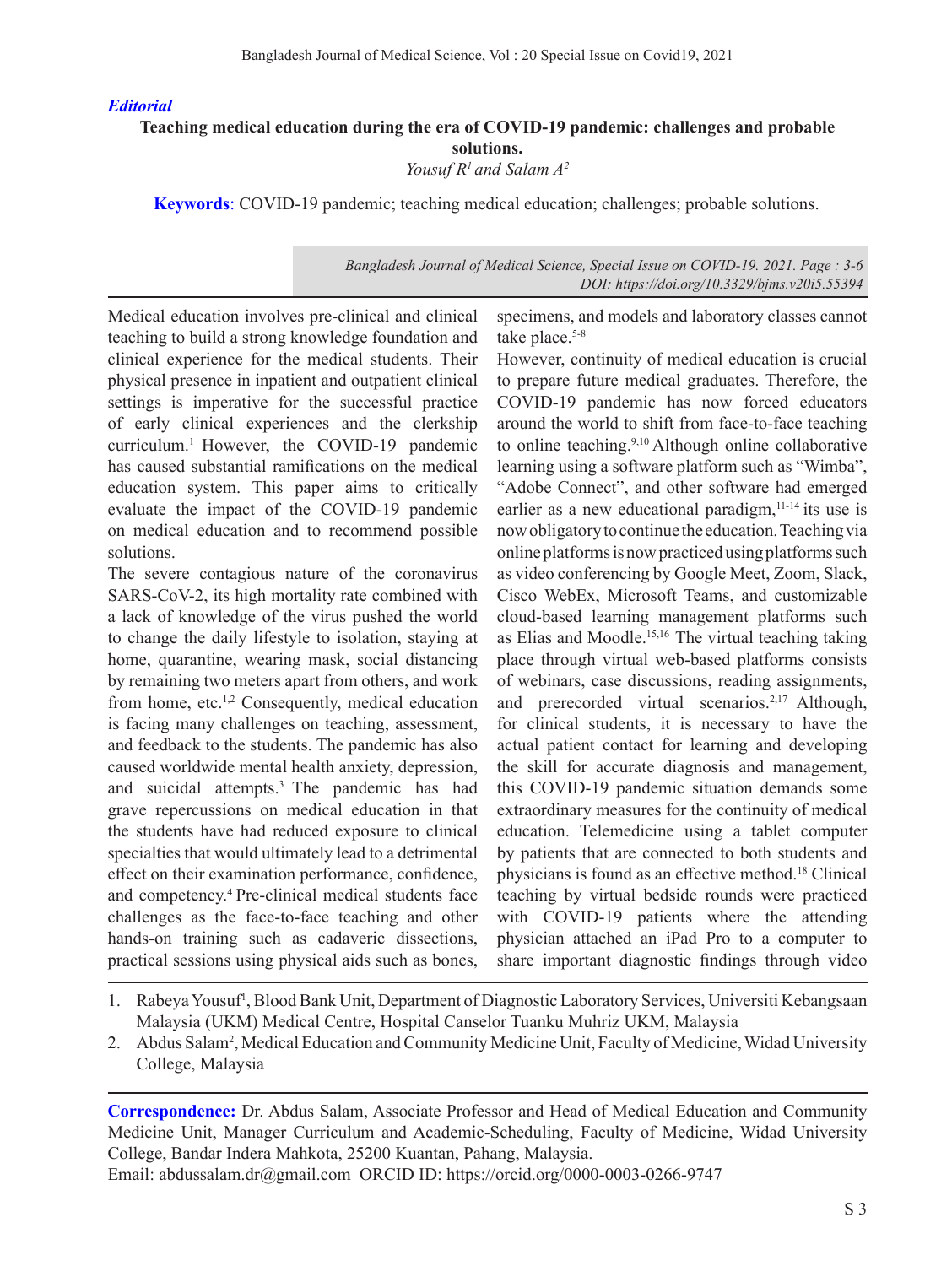conferencing with the students. Medical students observed the attending physician-patient encounter and also interact with patients; a large number of students recommended this form of teaching and agreed that it stimulated learning.<sup>19</sup> Adoption of virtual patients built with artificial intelligence that simulates real-life clinical scenarios and allows the learners to obtain clinical history, perform a physical examination, investigation, and to reach a diagnosis and therapeutic decisions was found useful and met the expectations of most students.20

Thus, the COVID-19 pandemic situation has transformed the medical curriculum to web-based virtual platforms and showed increased class attendance by the students due to easiness of access, and their anonymity makes them comfortable in asking questions that increase student engagement. There are also accessible free webinars that allow the exchange of ideas.<sup>21</sup> However, many challenges are faced that include technical challenges such as lack of reliable network infrastructure, problems with hardware and software, compatible online platforms, and increased cost. Poor computer skills of the faculty and students only add to the problem.2 Thus, faculty need to give extra time and effort to prepare the online modules. The challenges are more severe for low-income and middle-income countries due to inadequate infrastructure including unstable bandwidth causing the low quality of audio and video outputs and slow download speed, frequent electrical power failures, and a lack of resources and support for this online platform teaching.<sup>22</sup> There are also reports of lack of student engagement due to attention deficit, multitasking during attending sessions, poor audio and video quality, internet issues, etc., and it is also difficult to conduct a secure and valid online assessment.8

For the transformation to online teaching-learning, Reyna  $(2020)^{23}$  has provided few guidelines for the faculties. It is suggested to engage students as partners in the learning process, use weekly video vignettes to create online teacher presence by describing the learning outcomes of the week, and inform how students will learn. This will make the contents credible and engaging for students. While delivering the actual online class, having an interactive module by presenting content, worked examples such as case scenarios, activities such as the multiple-choice question, and feedbacks will augment the learning experiences. It is necessary to have an appropriate visual design. The use of flipped learning by asking students to prepare before their online lecture will help more student engagement. Use of webinars for delivering tutorials, proper assessment, and feedback, and modeling students' self-regulation is the other important strategies.<sup>23</sup>

Assessment and teaching are two sides of the same coin; assessment drives learning and learning drives practice. So, assessment of students' learning is an integral part of medical education to ensure the quality of future doctors. $24$  As the COVID-19 pandemic causes shifting of teaching to online, the assessment also shifts to online. Institutional support with a stable learning management system (LMS) is crucial to carry out the online assessment. It can be done either by open book open web (OBOW) test which needs to be completed within a fixed time or by continuous assessment where a total of all assessments determines the final marks.16 To conduct a secure and valid online assessment, the use of software such as Proctorio Google Chrome extension can be beneficial as it monitors the students during the online examination.<sup>8</sup> It is required to build and maintain an information technology (IT) infrastructure with well-trained IT expertise for the smooth running of the virtual classes and to provide training to faculty on the technological aspects to enable them to create, produce and present the online educational materials.<sup>1</sup>

In addition, faculty needs appropriate training on the teaching process, especially in terms of how to approach students.25 Here, communication is an important issue; faculty needs to adopt a tell, explain and assess (TEA) approach. Tell the students at the beginning what is going to be taught and more importantly why is it going to be taught, explain the teaching materials using relevant examples and media, and finally assess how much the students have comprehended what has been told and explained. Depending on the assessment results, faculty may need to reshape their strategy.10, 26

Students were found to have psychological unrest during the COVID-19 pandemic and thus psychological support is very much essential for them to achieve their learning activities.<sup>27</sup> Thus, it is essential to motivate the students by giving proper counseling and support in their education during this pandemic period.<sup>1</sup>

In conclusion, careful planning and well coordination in teaching delivery with the aid of educational technology is recommended for successful online collaborative learning. The faculty and students are required to be prepared to use software technology with proper training to increase their confidence level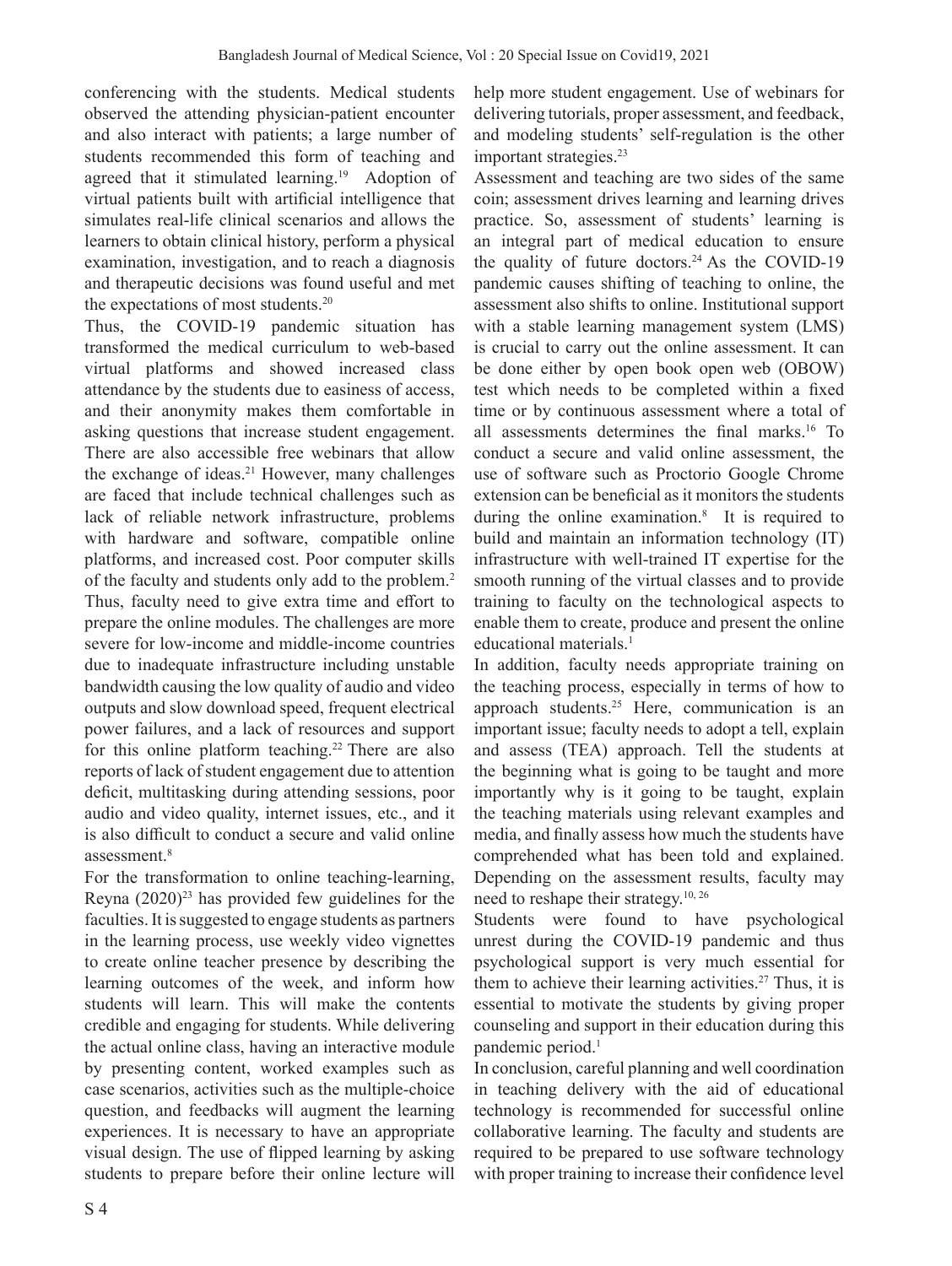and thereby to help them to change their mindset to accept the technological development. At the same time, intradepartmental, interdepartmental, and full institutional management support is crucial.<sup>28</sup> The ongoing efforts by the educators, institutes, and students to overcome the deficits during the era of COVID-19 may transform medical education into a whole new level.

#### **Funding**

Nil. **Conflict of Interest** There are no conflicts of interest.

# **Authors' Contribution**

Rabeya Yousuf conceived, designed, drafted, revised and approved the final version of the paper for submission. Abdus Salam critiques for important intellectual content and approved the final version for submission to Journal.

## **Reference**

- 1. Jiang Z, Wu H, Cheng H, Wang W, Xie A, Fitzgerald SR. Twelve tips for teaching medical students online under COVID-19. *Medical Education Online* 2021; **26**:1. doi: 10.1080/10872981.2020.1854066
- 2. Wilcha RJ. Effectiveness of Virtual Medical Teaching During the COVID-19 Crisis: Systematic Review. *JMIR Med Educ* 2020; **6**(2): e20963). doi: 10.2196/20963
- 3. Khatoon F, Singh A, Jilani AQ, Ahmad A, Haq M, Pandey S. COVID-19 Pandemic and Mental Health of Doctors: An Observational Analytical Study from a Dedicated COVID Hospital. *International Journal of Human and Health Sciences* 2021; **5**(3): 297-306. doi: org/10.31344/ijhhs.v5i3.279.
- 4. Ahmed H, Allaf M, Elghazaly H. COVID-19 and medical education. *Lancet Infectious Disease* 2020;**20**(7):777- 778. doi:10.1016/s1473-3099(20)30226-7
- 5. Singal A, Bansal A, Chaudhary P. Cadaverless

anatomy: Darkness in the times of pandemic Covid-19. *Morphologie* 2020; **104**(346): 147-150. doi: 10.1016/j.morpho.2020.05.003

- 6. Bianchi S, Gatto R, Fabiani L. Effects of the SARS-CoV-2 pandemic on medical education in Italy: considerations and tips. *Euro Mediterranean Biomedical Journal* 2020;**15**(24):100-101. doi: 10.3269/1970- 5492.2020.15.24
- 7. Shahrvini B, Baxter SL, Coffey CS, Bridget V. MacDonald BV, Lander L. Pre-clinical remote undergraduate medical education during the COVID-19 pandemic: a survey study. *BMC Medical Education* 2021; **21**: 13. doi: org/10.1186/s12909-020-02445-2.
- 8. Gupta N, Pandey S, Anshu A. Innovative Anatomy assessment methods in COVID-19 Pandemic: statistical observations and students' viewpoints. *Bangladesh Journal of Medical Science* 2020; **19**: S21-S27. doi: 10.3329/bjms.v19i0.47831